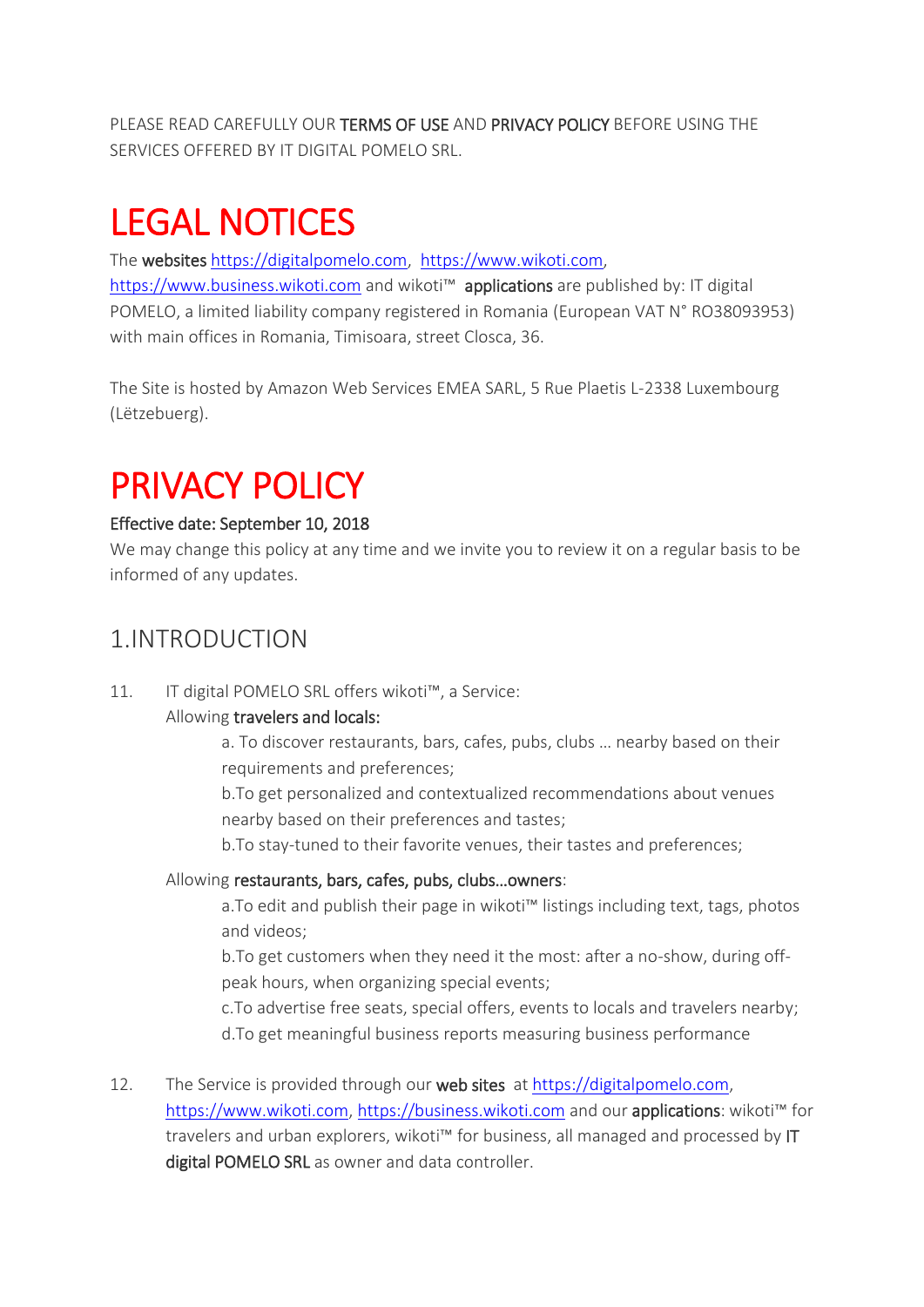- 13. In this policy "users", "you" and "your" refer to travelers and locals visiting our websites or using our mobile application: wikoti™ for travelers and urban explorers
- 14. In this policy "businesses", "you" and "your" refer to business owners or business managers visiting our websites or using wikoti™ for business
- 15. In this policy "we", "us", and "our" refer to IT digital POMELO SRL.
- 16. In this policy "Service" refers to the services provided to users and businesses when visiting our websites or using our applications
- 17. This policy applies only when we are the data controller with respect to the personal data of our users and businesses visiting our websites or using our applications. This policy doesn't apply when we have no control over and therefore assume no responsibility for the content, privacy policies or practices of any external third-party sites or services that our sites visitors or applications users/businesses may reach when using our Service.
- 18. By visiting our Websites or using our Applications, you agree to the collection and use of information in accordance with this policy. Unless otherwise defined in this policy, terms used in this Privacy Policy have the same meanings as in our Terms of Use and General Conditions of Use.
- 19. Data collected, and data use is summarized in the table 23.

#### 2. Data we collect and how we use it

21. We collect the information listed below to provide and improve our Service to you. We will describe the type of data we are collecting, the reason of doing it (purpose), and the legal ground of data processing. Table in 23 summarizes data collected, data use, purpose and legal ground.

#### 22. Types of Data Collected:

Account data: while using our Service, we may ask you to provide us with certain Personally Identifiable Information (PII) that can be used to contact or identify you, like email address, name, address… Creating an account for a user is optional as we don't require any registration to use the Service. When sharing your email address with us you make possible receiving information about Service changes, Policies updates, special offers … By not sharing your email address you may not be able to use the Service on multiple devices or may lose your data when using the Service on a new device.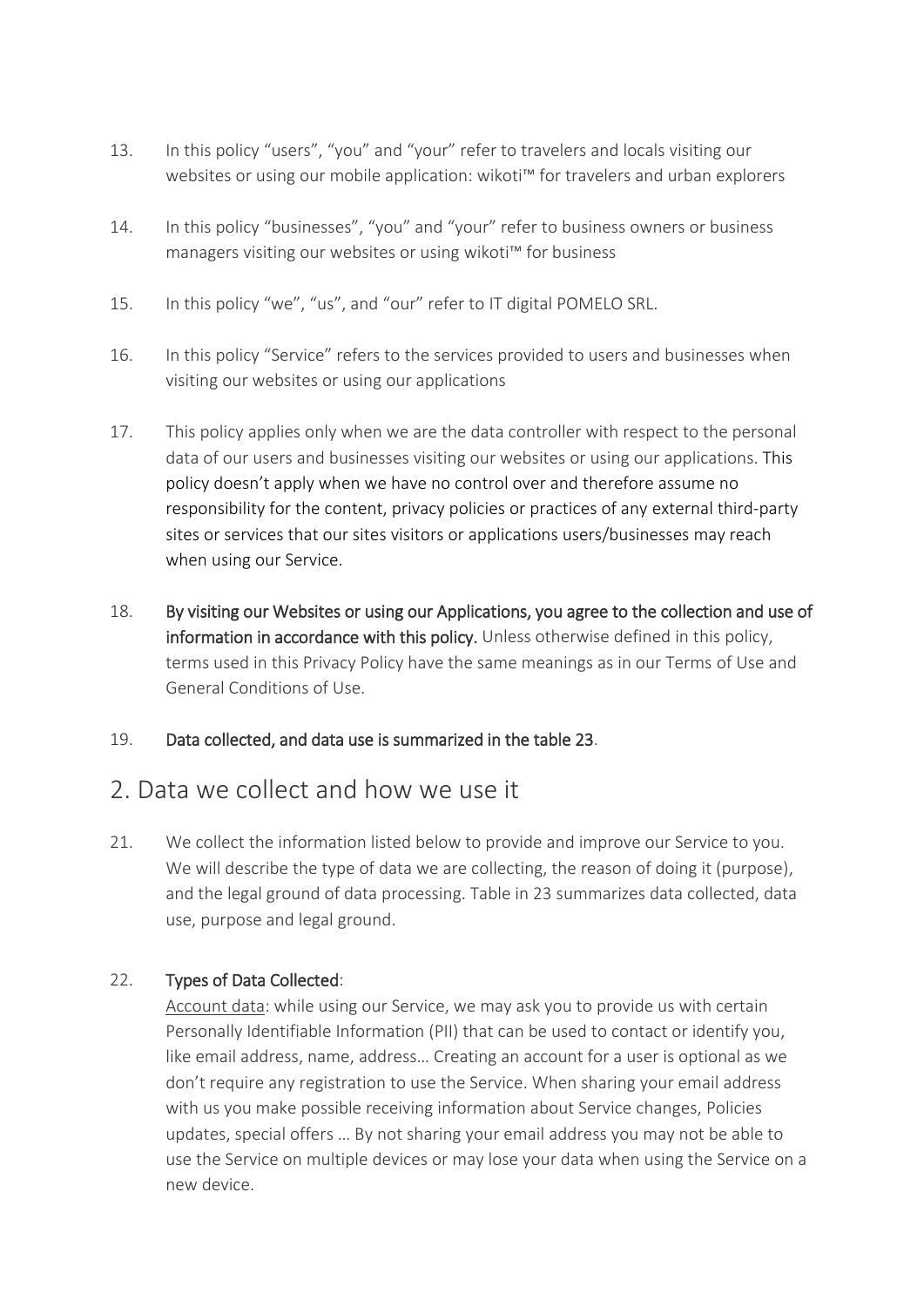Businesses must create an account in order to claim their business, manage their page and use the full scope of Service.

Usage data: We may also collect information that your browser sends whenever you visit our Site or when you access the Service.

Usage Data may include automatic collection of information when visiting our Site such as your computer's Internet Protocol address, browser type, browser version, the pages of our Site that you visit, the time and date of your visit, the time spent on those pages, the way you use our Service, unique device identifiers and other diagnostic data. We collect this type of information for diagnosis purpose and to improve the reliability of our Service as well as to better understand your expectations, interests and preferences to deliver a more personalized experience to you and improve our Service.

When you access the Service by or through a mobile device, this Usage Data may include automatic collection of information such as the type of mobile device you use, your mobile device unique ID, the IP address of your mobile device, your mobile operating system and version, the type of mobile Internet browser you use, unique device identifiers and other diagnostic data. We collect this type of information for diagnosis purpose and to improve the reliability of our Service as well as to better understand your expectations, interests and preferences to deliver a more personalized experience to you and improve our Service.

We also collect information about your geographical location with your explicit consent, provided your mobile device has been configured to send this type of information to our mobile application. We use geolocation to provide users with relevant listings of venues (restaurants, cafes, bars, pubs, clubs…) near you, recommend venues based on your preferences and expectations nearby, notify you when offers matching with your tastes and preferences are available near you, as well as to provide you directions to reach the venue of your choice. You can change the privacy settings of your mobile device at any time and disable the functionality that shares your location information with our applications. However, by not sharing your location you may not be able to benefit from the full Service.

Publication data: We may process the data, users post in our websites or applications (for example: a customer review, a venue rating…) and/or data businesses post in our websites or applications (for example: venue details, like open hours, today's special…advertising messages…). That information is required to perform our Service and its collection relies on users and business consent.

Enquiry data: We may process users enquiries (for example users searches requirements when searching for a venue, channels opened by a user to stay-tuned to his favorites …). That information is required to perform our Service (for example to list venues nearby matching with user's requirements or notify a user with a special offer from a business he is tuned to).

Customer relationship data & Transaction Data: We may process information related to our commercial and contractual relationship with businesses like contract, business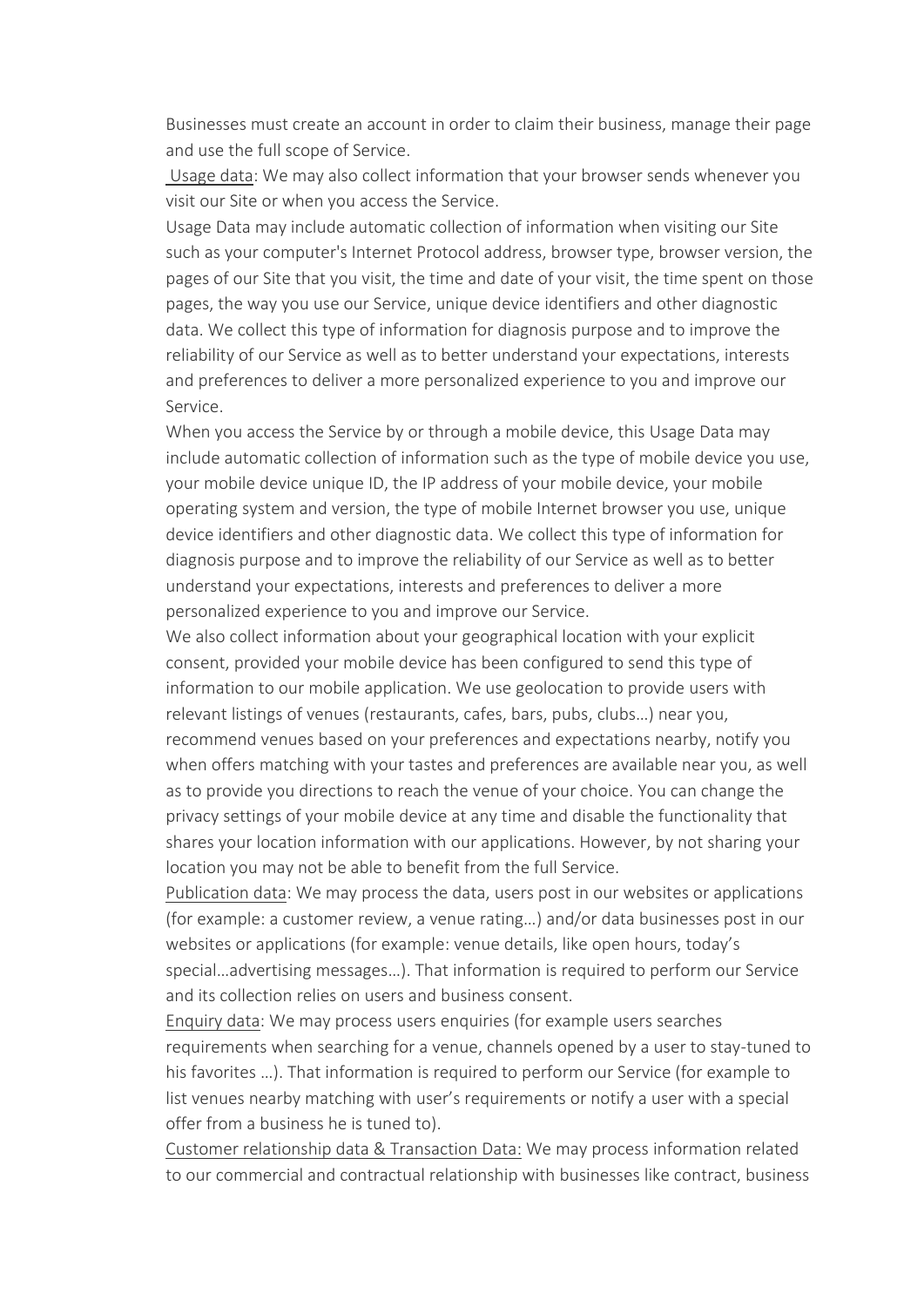legal name registration number, VAT number, contact details and history of transactions. This information is required to perform the Service and requires business consent.

Cookies Data: We use cookies and similar tracking technologies to enable the Site functions and also to track the activity on our Service and hold certain information. Cookies are files with small amount of data which may include an anonymous unique identifier. Cookies are sent to your browser from a website and stored on your device. We use cookies strictly necessary for the normal Site functions ("Essential Cookies") and cookies to measure Service features effectiveness and Service features relevance to our users and businesses ("Analytics Cookies"). Analytics cookies are not mandatory for the Site functionalities and you can have disabled them at any time, you can also instruct your browser to refuse all cookies or to indicate when a cookie is being sent. However, by doing so, we may not be able to monitor our Site performance properly, making challenging to deliver you the best user experience.

We may use the following cookies:

(a) cookies to authentify a business when using wikoti™ for business (essential cookie)

(b) cookies to store business preferences when using wikoti™ for business like preferred language… (essential cookie)

(c) cookies to analyze how Site is used and how Site performs (analytics cookie) For more information about Cookies and how to set a browser to refuse Cookies, please refer to [https://www.allaboutcookies.org](https://www.allaboutcookies.org/)

#### 23. Use of Data

The table below summarizes the data collected, the purpose of the processing and the legal ground. The column type refers to users (any user visiting our websites and/or using wikoti<sup>™</sup> for travelers and urban explorers) or businesses (any business owner or manager visiting our websites and/or using wikoti™ for business).

| Type  | Purpose                                                                                                      | Data                | Legal Ground                        |
|-------|--------------------------------------------------------------------------------------------------------------|---------------------|-------------------------------------|
|       |                                                                                                              |                     |                                     |
| users | Anonymous use of the<br>Service: account creation<br>is not required                                         | no data collected   | No data collected                   |
| users | Account creation<br>enabling to use the<br>Service on multiple<br>devices and/or not to<br>lose its personal | *Your email address | Your explicit<br>consent to collect |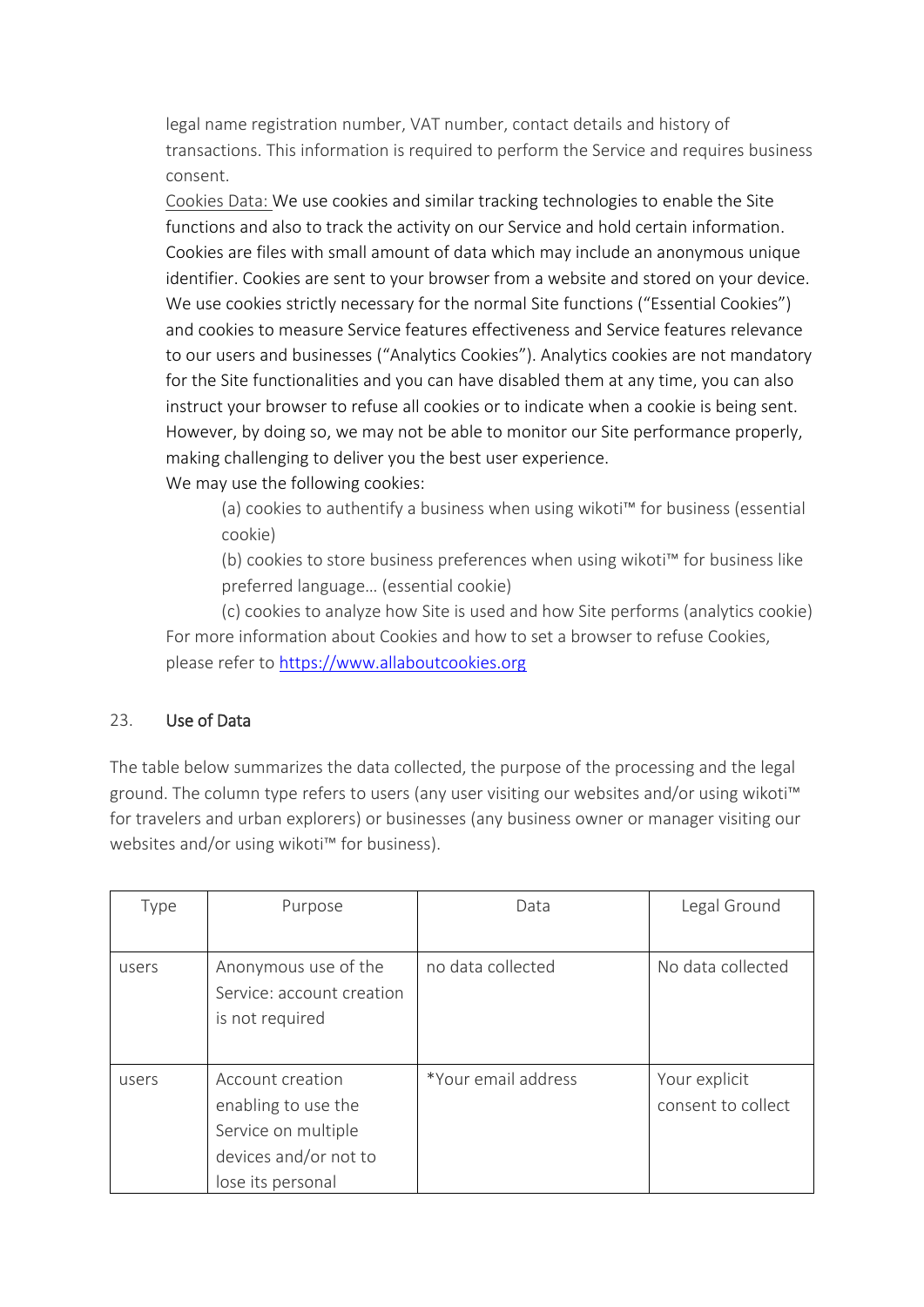|       | environment (example<br>personal filters, opened<br>channels, favorites)<br>when changing your<br>device. |                                                                                                                                                                                                                          | and store your<br>email address.                                                                                                |
|-------|-----------------------------------------------------------------------------------------------------------|--------------------------------------------------------------------------------------------------------------------------------------------------------------------------------------------------------------------------|---------------------------------------------------------------------------------------------------------------------------------|
| users | Listing venues based on<br>your requirements and<br>geographical location.                                | *your location<br>*your searching<br>requirements (for example<br>the filters you have selected<br>or created, the venue<br>names you have looking<br>$for$ )                                                            | Your explicit<br>consent for sharing<br>geographical<br>location.<br>Necessity for the<br>performance of a<br>contract with you |
| users | Providing relevant<br>recommendations to you                                                              | *your location<br>*the history of venues you<br>have been browsing and/or<br>visiting<br>*the feed-back you<br>provided about a venue (for<br>example rating, full<br>review)<br>*the channels you have<br>been managing | Necessity for the<br>performance of a<br>contract with you                                                                      |
| users | Providing directions to<br>guide you to the venue<br>you have selected                                    | *your location<br>*the venue you selected                                                                                                                                                                                | Necessity for the<br>performance of a<br>contract with you                                                                      |
| users | Notify you according the<br>channels you have open<br>about relevant offers<br>available nearby           | *your location<br>*the list of active channels<br>you have set-up                                                                                                                                                        | Necessity for the<br>performance of a<br>contract with you.<br>Your explicit<br>consent to receive<br>notifications.            |
| users | Collect your feed-back<br>(reviews, ratings) about<br>venues you have visited.<br>This explicit feed-back | *your location (for verified<br>reviews)                                                                                                                                                                                 | Our legitimate<br>interests to collect<br>and process<br>customer                                                               |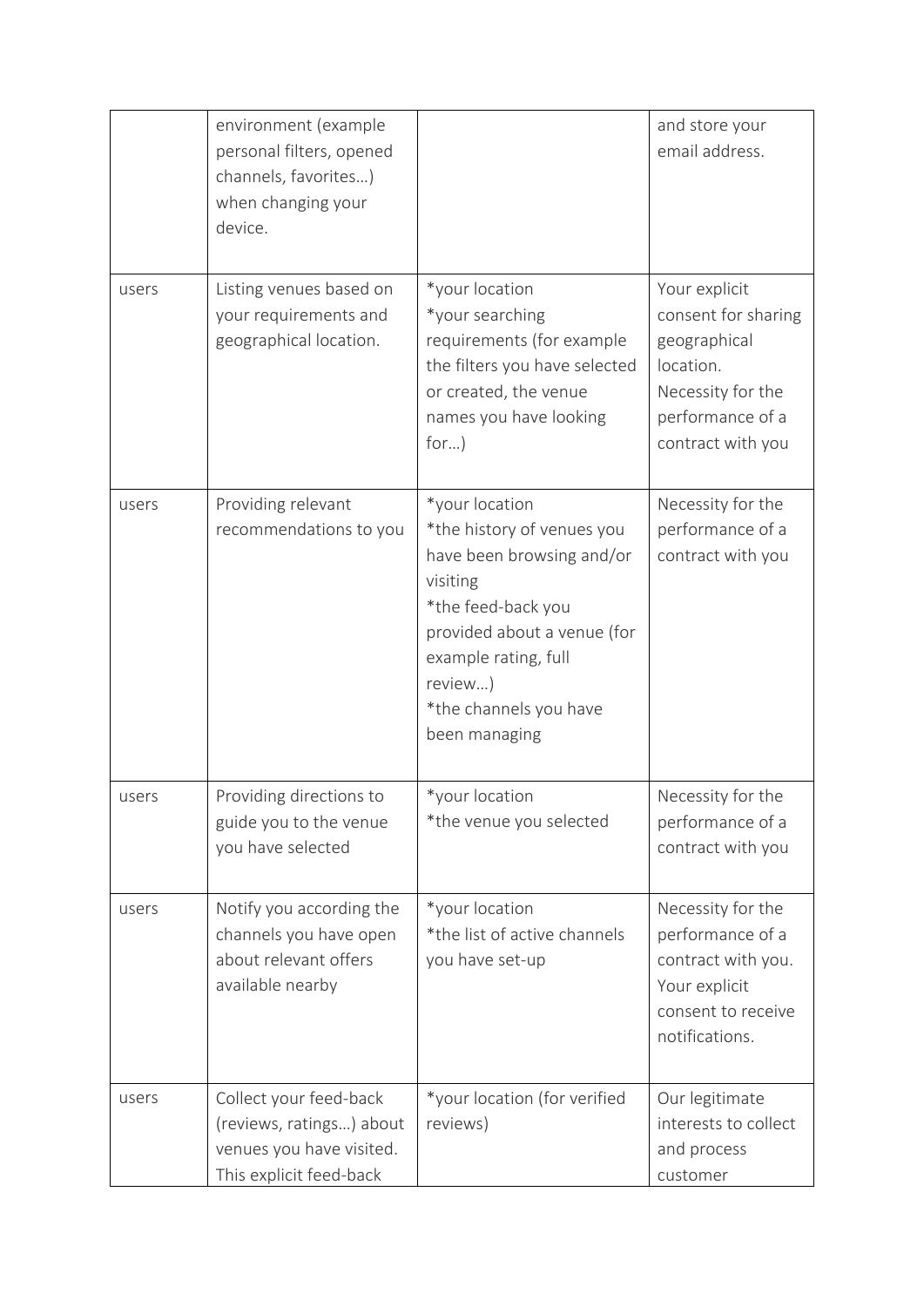|            | helps us to better<br>understand your<br>preferences and to<br>provide you with<br>personalized<br>recommendations. It<br>enables to show to<br>potential customers what<br>real customers think<br>about a venue.<br>We also used that data to<br>better match businesses<br>with users searches. | *the feed-back you<br>provided.                                                                                                                                                                      | experience<br>feedback.<br>Necessity for the<br>performance of a<br>contract with you.                                                       |
|------------|----------------------------------------------------------------------------------------------------------------------------------------------------------------------------------------------------------------------------------------------------------------------------------------------------|------------------------------------------------------------------------------------------------------------------------------------------------------------------------------------------------------|----------------------------------------------------------------------------------------------------------------------------------------------|
| users      | To detect, prevent and<br>address technical issues<br>and monitor the usage of<br>the Service.                                                                                                                                                                                                     | *device type, brand,<br>manufacturer<br>*OS release<br>*mobile app release<br>*session data<br>*visited pages<br>*user interactions<br>*time of visit<br>*website and mobile<br>application crashes. | Our legitimate<br>interest to improve<br>reliability and<br>quality of our<br>Service.                                                       |
| users      | To notify you about<br>Service changes or<br>special offers (can be<br>disabled by<br>unsubscribing).                                                                                                                                                                                              | *your email address                                                                                                                                                                                  | Your explicit<br>consent.<br>Our legitimate<br>interest to keep you<br>updated about our<br>Service: updates,<br>benefits, special<br>offers |
| businesses | Claiming a business to be<br>able to manage a<br>business page, launch<br>advertising campaigns<br>(hot list, notifications)                                                                                                                                                                       | *name<br>*email<br>*phone number<br>*business address                                                                                                                                                | Necessity for the<br>performance of a<br>contract with you.<br>Your explicit<br>consent.                                                     |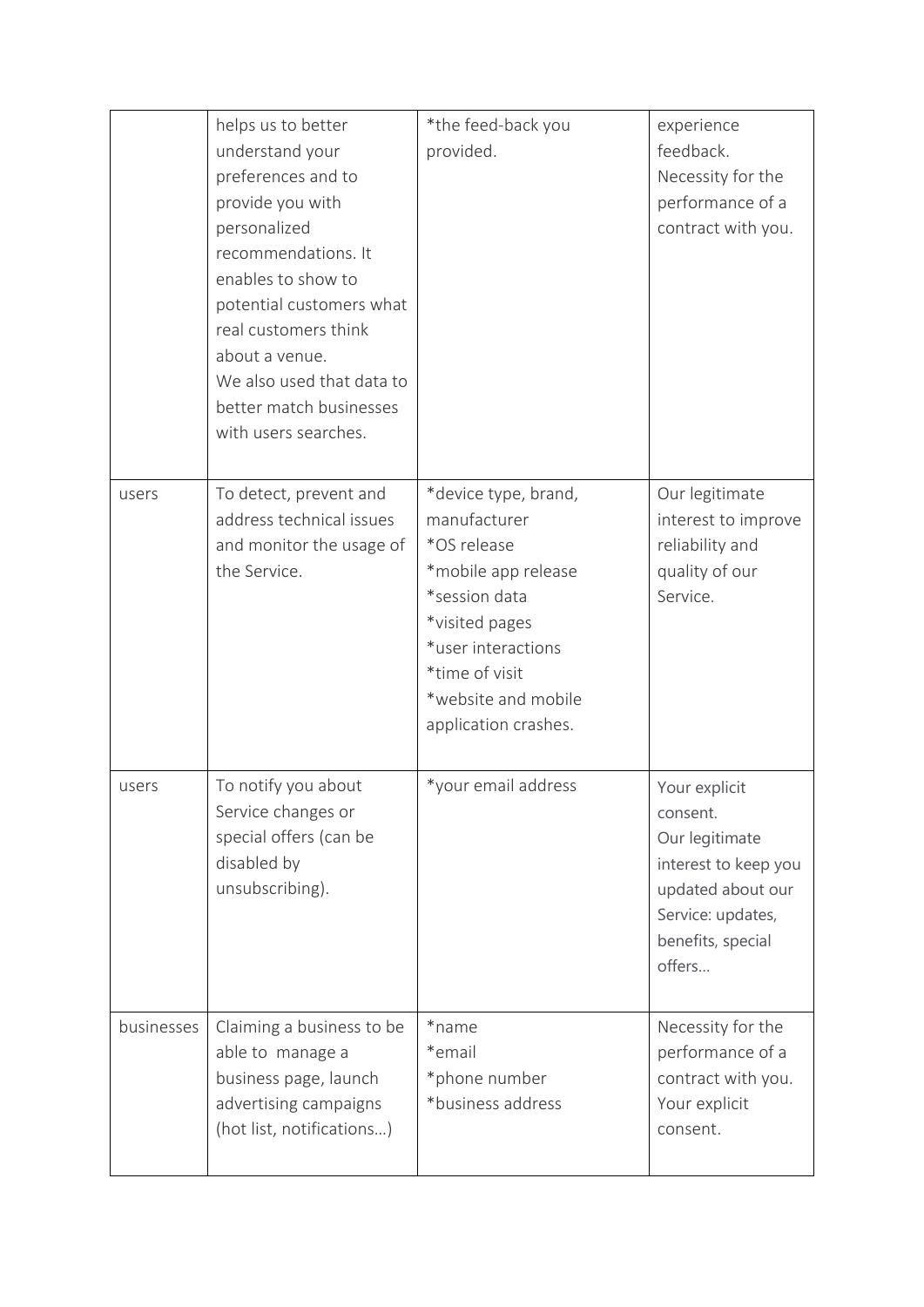| businesses | Buying and paying<br>additional services and/or<br>paying monthly<br>subscription<br>Receiving invoices                                   | *Bank details (IBAN & BICS)<br>[we do not itself store your<br>credit or debit card account<br>information, we use third<br>party payment processors<br>that are the controllers of<br>your credit card<br>information]<br>*VAT number<br>*Billing information | Necessity for the<br>performance of a<br>contract with you.<br>Your explicit<br>consent. |
|------------|-------------------------------------------------------------------------------------------------------------------------------------------|----------------------------------------------------------------------------------------------------------------------------------------------------------------------------------------------------------------------------------------------------------------|------------------------------------------------------------------------------------------|
| businesses | Updating your business<br>page and publishing<br>content.                                                                                 | *account details<br>*venue description (for<br>example about, links,<br>tags)<br>*venue videos<br>*venue photos                                                                                                                                                | Necessity for the<br>performance of a<br>contract with you.<br>Your explicit<br>consent  |
| businesses | Launching and managing<br>an advertising campaign<br>(like free seats<br>campaigns, event<br>advertising, joining the<br>what's hot list) | *account details<br>*campaign message<br>*campaign profile (type,<br>duration, target)                                                                                                                                                                         | Necessity for the<br>performance of a<br>contract with you.<br>Your explicit<br>consent. |
|            | businesses   To detect, prevent and<br>address technical issues<br>and monitor the usage of<br>the Service.                               | *your IP address<br>*type or device you use<br>*OS release<br>*browser type and release<br>*app release<br>*session data<br>*visited pages<br>*interactions (for example<br>clicks)<br>*time of visit<br>*website and mobile<br>application crashes.           | Our legitimate<br>interest to improve<br>reliability and<br>quality of our<br>Service.   |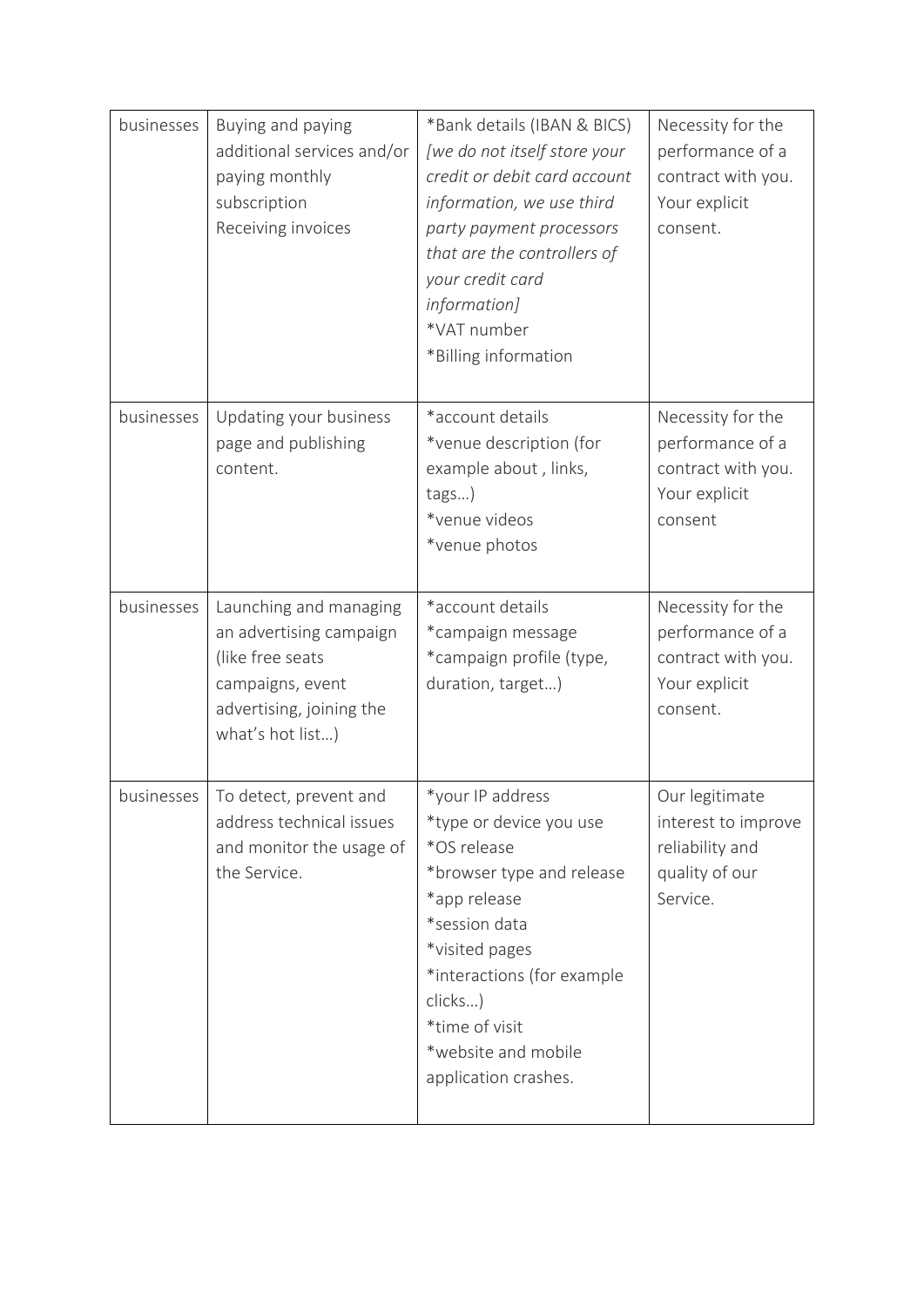| businesses | To notify you about<br>Service changes (can be<br>disabled by<br>unsubscribing), and<br>opportunities (for<br>example special offers). | *your email address | Your explicit<br>consent. Our<br>legitimate interest<br>to keep you<br>updated about our<br>Service: updates,<br>benefits, special<br>offers |
|------------|----------------------------------------------------------------------------------------------------------------------------------------|---------------------|----------------------------------------------------------------------------------------------------------------------------------------------|
| businesses | To send you notifications<br>and/or reports related to<br>your business<br>performance                                                 | *your email address | Necessity for the<br>performance of a<br>contract with you.                                                                                  |

## 3.Transfer of Data

- 31. Your information, including Personal Data may be transferred to and maintained on — computers located outside of your state, province, country or other governmental jurisdiction where the data protection laws may differ than those from your jurisdiction. If you choose to provide information to us, please note that we transfer and process the data, including Personal Data within servers located in the European Union.
- 32. We will take all steps reasonably necessary to ensure that your data is treated securely and in accordance with this Privacy Policy. In case we transfer your personal data outside the European Economic Area this will be done only to a country or a company recognized by the European Commission as providing an adequate level of protection.
- 33. Your consent to this Privacy Policy followed by your submission of such information represents your agreement to that transfer.

## 4.Providing data to others

41. We may disclose the data collected including your Personal Data in the good faith belief that such action is necessary to: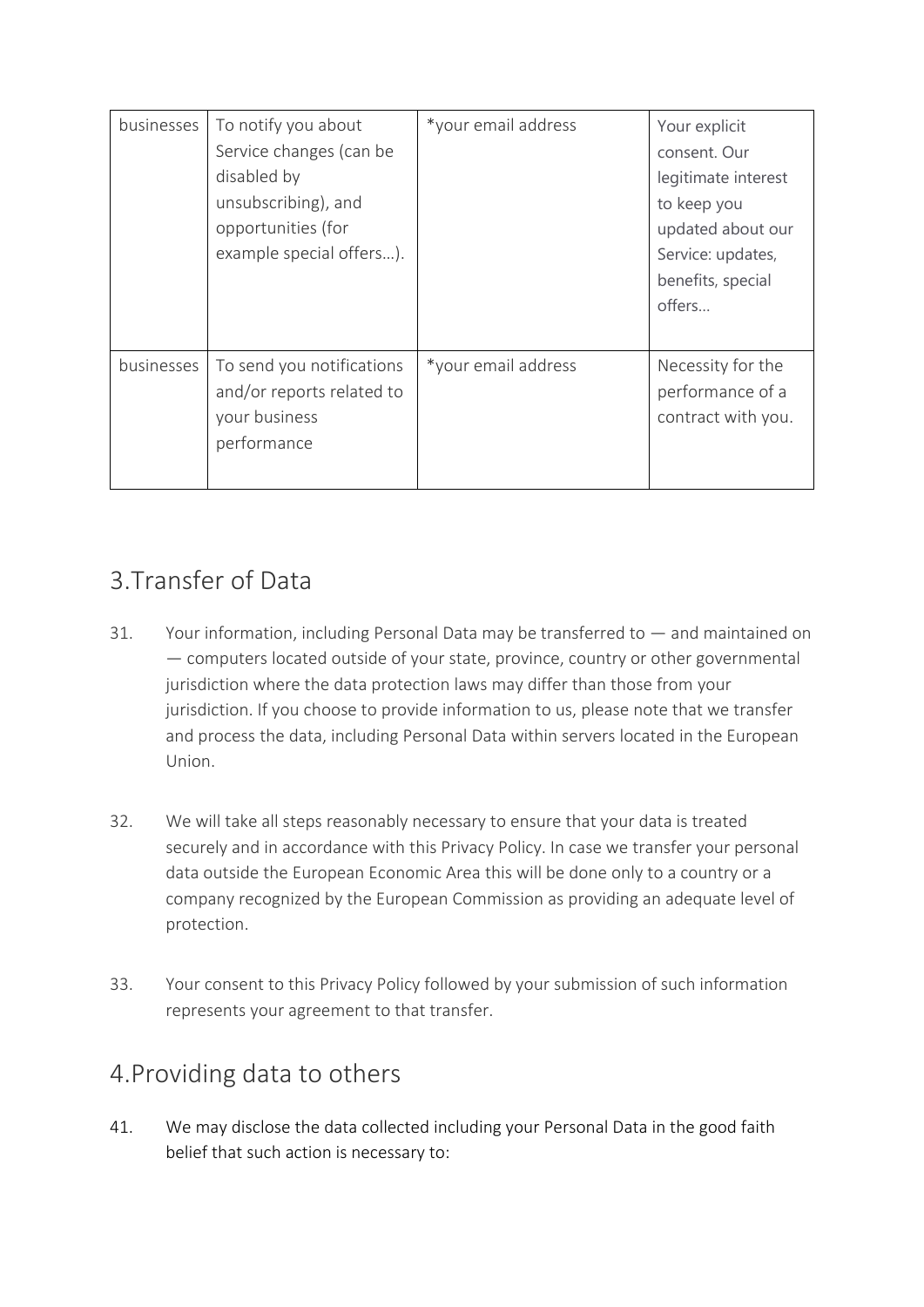- To comply with a legal obligation
- To protect and defend our rights or property
- To prevent or investigate possible wrongdoing in connection with the Service
- To protect the personal safety of users of the Service or the public
- To protect against legal liability
- 42. We may disclose statistical data and/or anonymous data with other parties: like other Service providers, business partners, technical partners.

#### 5.Data security and data protection

- 51. The security of your data matters to us, therefore we use reasonable commercial, organizational, technical and physical measures to protect your Personal Data.
- 52. However, and despite all reasonable efforts it is not possible to guarantee 100% data security and data protection when processing data online (like data transmission over the Internet, data electronic storage…).

#### 6.Service Providers

61. We may employ third party companies and individuals to facilitate our Service ("Service Providers"), to provide the Service on our behalf, to perform Service-related services or to assist us in analyzing how our Service is used. These third parties may have temporary access to your Personal Data only to perform these tasks on our behalf and are obligated not to disclose or use it for any other purpose.

## 7.Analytics

- 71. We may use third-party Service Providers to monitor and analyze the use of our Service like Google Analytics, Hotiar and Appsee for wikoti™ applications.
- 72. Google Analytics is a web analytics Service offered by Google that tracks and reports website traffic. Google uses the data collected to track and monitor the use of our Service. This data is shared with other Google services. Google may use the collected data to contextualize and personalize the ads of its own advertising network. For more information on the privacy practices of Google, please visit the Google Privacy & Terms web page: <https://policies.google.com/privacy?hl=en>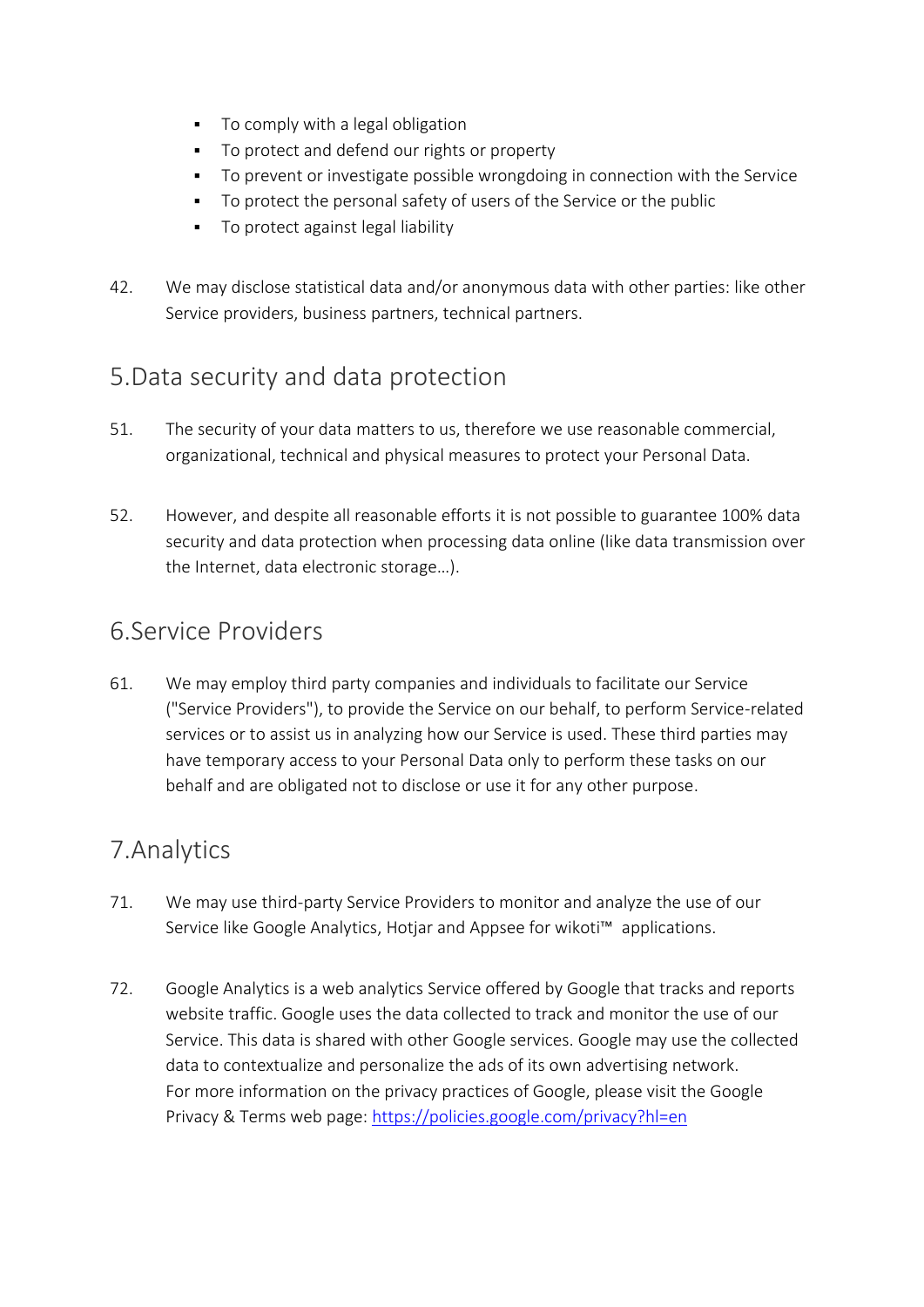- 73. Hotjar is a tool tracking and reporting website traffic and site visitor's actions with the purpose to improve Site's user experience, performance and conversion's rate. For more information about Hojar cookies, please visit Hotjat Cookies web page: <https://help.hotjar.com/hc/en-us/articles/115011789248-Hotjar-Cookies>
- 74. Appsee is an app analytics platform providing meaningful information about the way users use the wikoti™ applications. Such information is required to improve product usability and faster debugging. For more information, the Appsee privacy policy is available here:<https://www.appsee.com/legal/privacypolicy>

#### 8.Links to other sites

81. Our Service may contain links to other sites that are not operated by us (for example the website of a venue listed in wikoti™). If you click on a third-party link, you will be directed to that third party's site. We strongly recommend you review the Privacy Policy of every site you visit. We have no control over and assume no responsibility for the content, privacy policies or practices of any third-party sites or services.

## 9.Children's privacy

- 91. Our Service does not address anyone under the age of 12 ("Children").We do not knowingly collect personally identifiable information from anyone under the age of 12.
- 92. If you are a parent or guardian and you are aware that your Children has provided us with Personal Data, please contact us. If we become aware that we have collected Personal Data from children, we take immediate steps to remove that information from our servers.

## 10. Right to information and withdrawal

- 101. You are entitled to receive information on your data stored by us;
- 102. You are entitled to ask us to delete your data stored by us;

## 11.Changes to this privacy policy

10.1 We may update our Privacy Policy from time to time. We will notify you of any changes by updating the new Privacy Policy on our website and will notify you by